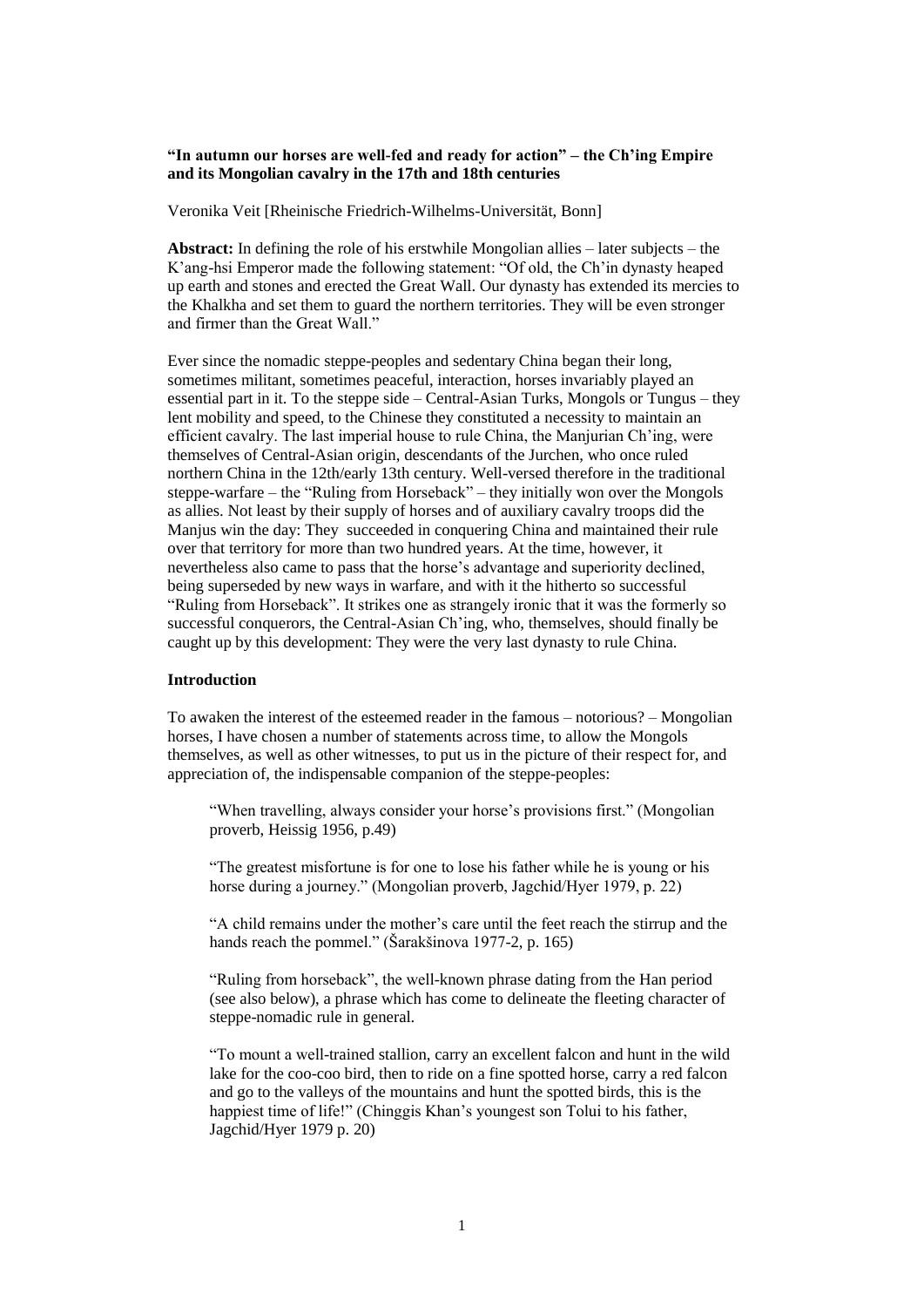"Yüan arose in the northern area. By nature they are good at riding and archery. Therefore they took possession of the world through this advantage of bow and horse." (*History of the Yüan – Yüan-shih*, Jagchid/Bawden 1965, p. 246)

[The Chinese] "have countless horses in the service of the army, but these are so degenerate and lacking in martial spirit that they are put to rout even by the neighing of the Tartars' steeds." (*The Jesuit Matteo Ricci*, Rossabi 1970, p. 139)

"They (i.e. the Mongols) learn to ride before they learn to walk." (the Finnish ethnologist G.J.Ramstedt, travelling in Mongolia in 1898, 1909, 1912, Halén 1973, pp. i-x)

"When walking, their gait is clumsy, on horseback man and animal grow together to a homogenous whole." (Ramstedt, *ibid*.)

Although admiration and respect doubtlessly speak from such statements – it was, nevertheless, more often fear and terror that the mounted steppe warriors induced in their sedentary neighbours. To them they appeared like a "storm", to witness the "Mongolensturm" of Medieval Europe – creating empires of a size hitherto unknown, from antiquity to the 18th century. A "storm" in more modern times depicted so impressively in Vsevolod Illarionovich Pudovkin's famous film *Sturm über Asien* of 1928.

Indeed, the role of the horse in the history and culture of Central Asia in general and in that of the Mongols in particular cannot be rated highly enough. The reliability and the endurance of the Mongolian horse is legendary, yet is well supported by historical evidence. To give just a few examples: During his famous campaign to the west (against the Khorezmian Shah) in 1218, Chinggis Khan covered the distance of 130 miles between Bamian and Ghazni, via Kabul, in two days. His grandson Batu, invading Hungary in 1240, covered 180 miles in three days. At the beginning of the 20th century, mounted soldiers covered the 600 miles from Kalgan to Urga (Ulaanbaatar today) in nine days. During the second world war, the Russian troops reaching Berlin were mounted on Mongolian horses (Namnandorzh 1957, pp. 43-48). Tests performed in the 20th century prove the point (Veit 1989, p.166). The assumption by some scholars that the progress of the Mongol armies would have to be slow because the horses needed to graze, has been disproved, however: 1) by evidence to show the contrary (see above); 2) by the fact the horses used to graze at night (May 2007, pp.55-56); and 3) by the fact that each Mongol soldier disposed of at least four remounts – as witnessed in the account by the papal envoy to the Mongol Great-khan Güyük in 1245-48, the Franciscan John of Plano Carpini:

"The horses the Tartars ride on one day they do not mount again for the next three or four days, consequently they do not mind if they tire them out, seeing that they have such a great number of animals." (Veit 1985, p. 60)

In this context it is nevertheless interesting to note that the Great-khan Möngke, one of Chinggis Khan's grandsons, before his great campaign against China in 1252, sent an envoy ahead with the following order:

"To reserve all pasturage and meadowland wherever the World-King's troops might be expected to pass, from the Khangai-mountains between Karakorum and Besh-Baligh; and all animals should be forbidden to graze there lest the pastures might be harmed or the meadows injured. And all the garden-like mountains and plains were banned and prohibited and the teeth of the cattle were prevented from browsing thereon." (The 13th century Persian historiographer Ata-Malik Juvaini – Veit 1985, pp. 68-69).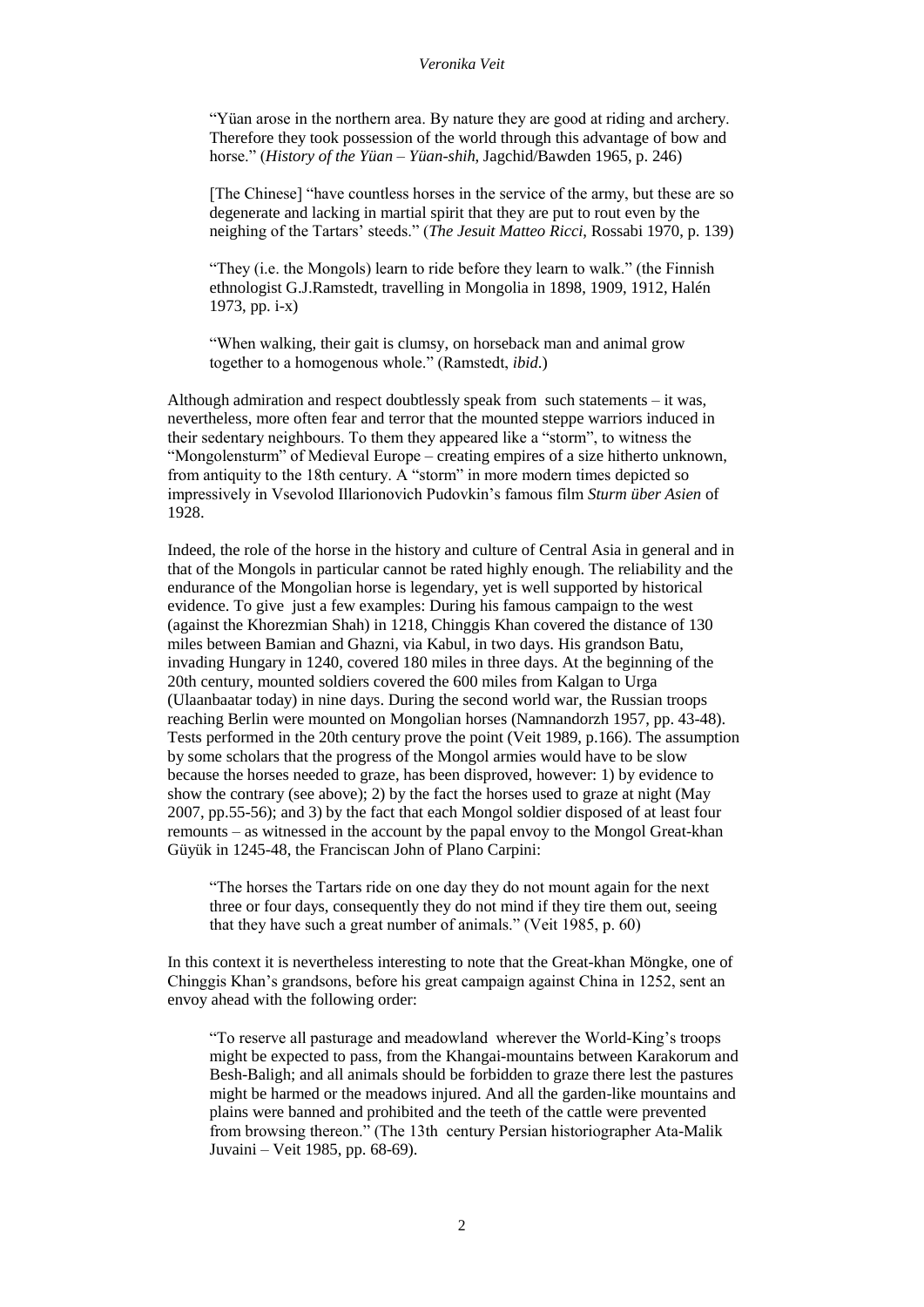## *The Ch'ing Empire and its Mongolian cavalry in the 17th and 18th centuries*

Mongol tradition considers the horse to be the first of the five categories of domestic animals, the "tabun qosigun-u mal" (Veit 1989, p. 154). They were the Mongols' most valued, not to say dearest, possession, and this fact is reflected in many observations and statements. To quote just two examples – one an observation made by Hsiao Taheng, a 16th century Ming-official, who had enjoyed a long-term experience with the Mongols during his service at the border of China:

"Ils tiennent à de bons chevaux encore plus qu'ils tiennent à d'autres animaux. Voient-ils un bon cheval, ils échangent volontiers trois ou quatre chevaux contre celui-là. S'ils peuvent se le procurer, le matin ils vont le voir, le soir ils le caressent, ils lui coupent [les poils], le tapottent et le traitent comme un bijou. On ne pourrait pas faire plus." (Serruys, transl., 1945, p. 149).

The other example is taken from from the Mongolian Dzangar epic:

"The boy tied his horse's eight marrow-bones together and placed them on his back saying, 'the bones of one's horse are not to be discarded in a foreign land…'" (Poppe 1977, p. 31).

There is, nevertheless, an interesting difference in the attitude towards horses between the Mongols and the later – Islamic – Turks, Central-Asian though they both are: in the Islamic cultures, the image of the "man on horseback" should demonstrate his agility and swiftness, his well-formed body, his courage and his strength, his ability as a warrier and his horsemanship, indeed his noble-mindedness (Kretschmar 1980, p. 418). "On foot, I am a dog who cannot stand," says Manas, the hero of the Kirgiz national epic of the same name (Hatto 1982, p.180). To the non-Islamic steppe-peoples, on the other hand, and the Mongols in particular, horses quite literally could tip the balance between life and death (as we shall see presently) – apart from the general fact that mobility is "the very basis of Mongol society, and that all aspects of nomadic livelihood – diet, dress, dwelling and so on – are conditioned or subordinated to this mobility". (Jagchid/Hyer 1979, p. 56) Hence, horses are not only the most important means of transportation in the steppe, indispensable in war and peace, when fighting or escaping, essential in their daily use when travelling, hunting or herding. Moreover, mares provide milk, fermented as Airag, the Mongols' favourite summer-drink; on rare occasions horse-meat is eaten (Veit 1985, p. 66); and their blood is drunk in cases of need during campaigns. Evidence of this practice is already found in the earliest of the autochthonal Mongolian sources, the 13th century *Secret History of the Mongols* – albeit with reference to camels: The once powerful Ong Khan, escaping from his enemies and being reduced to straits as he went on, "he fed himself by milking five goats, muzzling their kids, and by bleeding his camel." (I. de Rachewiltz 2004, I and II, I, p. 75). Last, but by no means least, horses constitute much desired objects of trade (Serruys 1975, pp. 24-29; Rossabi 1970, pp. 136-168; Sinor 1972, pp. 175-176).

Back to the question of "life and death" – in the *Secret History of the Mongols* we read:

1. Bodončar, one of Chinggis Khan's ancestors, was cast out by the family, and in this situation he acted as follows: "Bodončar, seeing that he was no longer counted as one of the family, said: 'Why should I stay here?' He got on a white horse with a black stripe along the backbone, saddle-sores and a mangy tail. 'If he dies, I will die; if he lives, I will live!' he said and left riding fast downstream along the Onan River. He went on and when he reached Baljun Aral he built a grass hut and made his home there. While he was living there, he once saw a grey female hawk eating a black grouse that it had caught. He made a snare of the hair of his white horse with the black sore back and mangy tail, caught the hawk and reared it. When he had nothing to eat, he stalked the wild game which wolves had penned in on the cliffs. He shot and killed the game, and fed on it together with the hawk.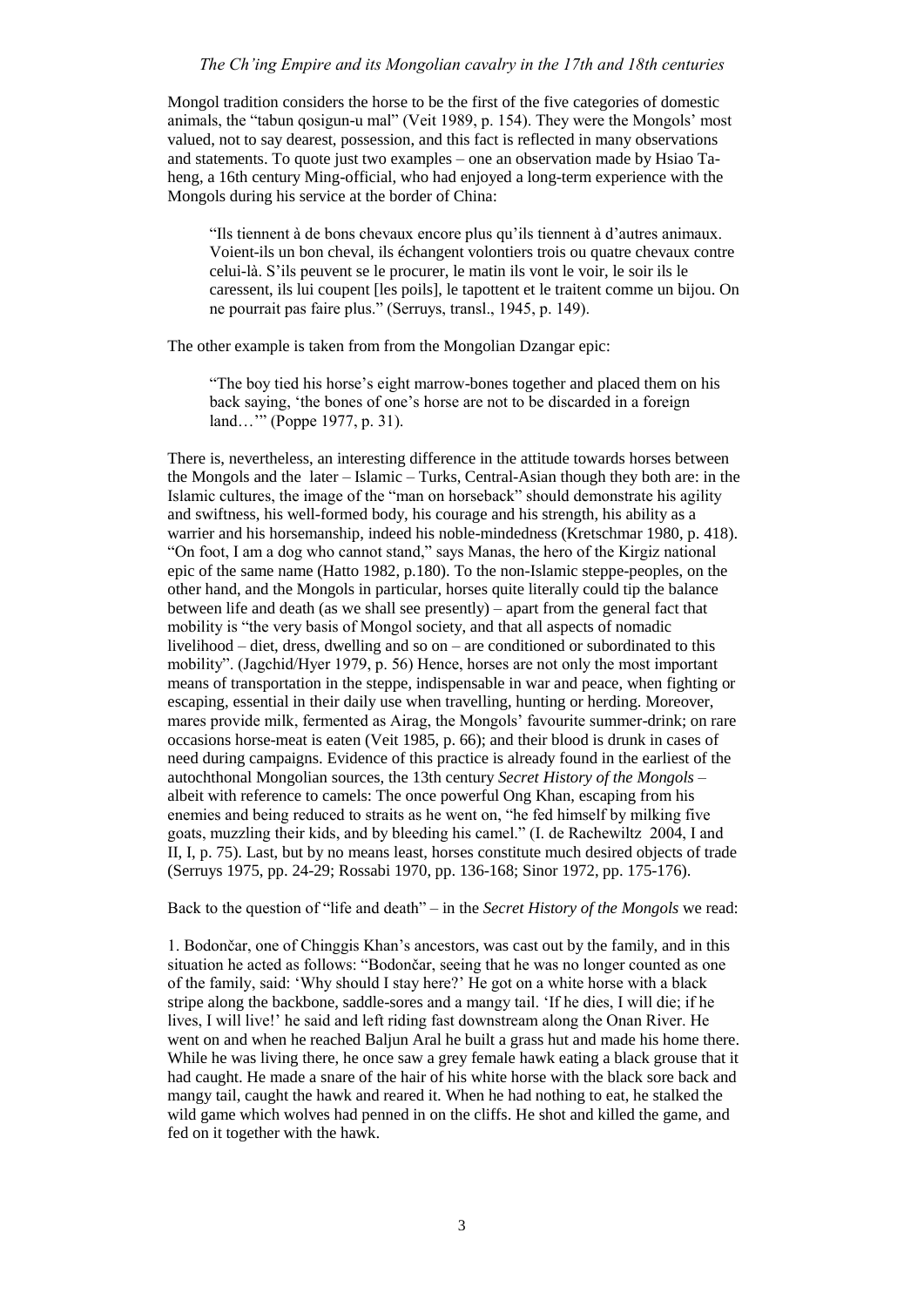2. […] When spring came and the ducks began to arrive, he starved his hawk and let it loose. The ducks and wild geese which the hawk had caught he placed all about, so that every tree-stump reeked with their stench, every dead tree with their foul smell. […] A band of people on the move came following the course of the Tünggelik Stream. After Bodončar had loosed his hawk in the day-time, he used to go to those people and drank *kumis* (i.e. fermented mare's milk) with them." (SH §§ 24-29, I. de Rachewiltz, transl. 2004, I, pp. 5-6)

And to take things one step further:

3. The theft of horses may well be said to have initiated Chinggis Khan's victorious advance as a conqueror! Once more according to the 13th century *Secret History of the Mongols*, Chinggis Khan's widowed mother Hoelun Eke and her sons, outcast by their clan, led a life of poverty and privation. One day their only valuable possession, eight horses, were stolen, except one – a short-tailed, short-haired chestnut, that had been taken out by one of the brothers marmot-hunting. Upon his return, Temüjin, the oldest of the sons – he was about fifteen or sixteen at the time – got on the chestnut and went off in pursuit of the robbers,

"following the tracks in the grass", as our text describes it. On his way, Temüjin met a young man named Boγurči, who joined him, saying: "Friend, you came to me in great trouble, but men's troubles are the same for all. I will be your companion." Together, at the risk of their lives, the two valiant youths then won the horses back. (SH § 90, transl. 2004, I, pp. 26-27).

In this way, Boγurchi became Chinggis Khan's first and most trusted companion – what follows is history.

After my somewhat extensive excursus into the historical and cultural aspects of the horse in Mongolia, old enthusiast that I am about the affairs of the Central Asian steppe-peoples in general and their horses (on all levels!) in particular, besides being an old war-horse myself – in both cases I hope to be regarded with indulgence – it is time to return to the immediate subject in hand, the Manju-Mongolian horse-policy.

# **The last hey-days of traditional steppe-warfare: Mongolia and China in the 17th and 18th centuries**

The Ch'ing was the last of the Central-Asian dynasties to rule China – the conquerors being the Tungusic people of the Jurchid, who, from 1636 onwards, called themselves "Manju".

In the 13th century they had once ruled over the northern part of China under the dynastic name of "Chin ("Gold"), until they had been conquered by the Mongols in 1234. They had subsequently returned to their old tribal regions around the Yalu River, where they reverted to their old life as hunters, fishers, stockbreeders and farmers. Towards the end of the 16th century, one of the tribal leaders, Nurhaci (1559-1626, Hummel, ed. 1964, pp. 594-599), rose to power in a similar fashion to Chinggis Khan, uniting the various Jurchid tribes and founding the "Aisin State",1616-1635, (*aisin* being the Jurchid word for gold – in reference to the old Chin dynasty).

Speaking of the Mongols during that period, they had, after 1368 and the fall of the Yüan dynasty in China, returned to their old homeland in the steppe, and, in contrast to the Jurchid, there had reverted to the disunity of pre-Chinggisid times. In the 17th century, when the Jurchid were up and coming, their Mongol "brothers" were divided into different tribal units, or patrimonies – legacy of Batu Möngke Dayan Khan (Ming Biography I, 1976, pp. 17-20; he died in 1543).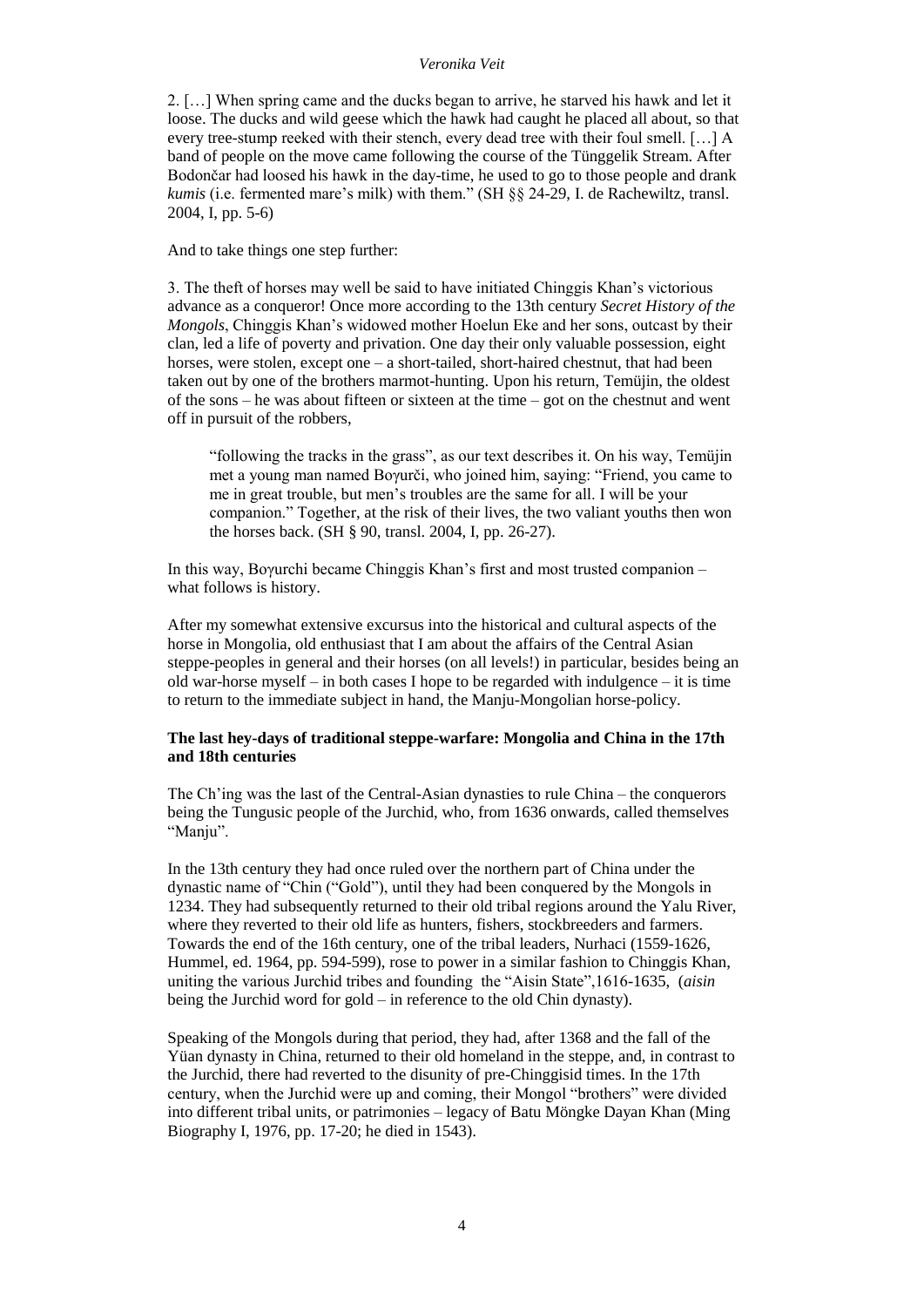Dayan, of Chinggisid descent, it was, who briefly succeeded in rallying the Mongols under his banner, thus rightfully holding the position of Great-khan, not only as an empty claim.

A century later, the Mongol leaders again dispersed, refused to support Ligdan, their then – albeit nominal – Great-khan (1592-1634, Heissig 1979, pp. 7-40). They pursued an uncoordinated policy, with only their individual advantage at heart. Such a situation presented a most welcome opening for the new and increasingly powerful Jurchid leaders – Nurhaci and his son and successor Hung Taiji (Abahai,1592-1643, Hummel, ed., 1964, pp. 1-3). They successfully won the dissatisfied Mongol princely leaders over – not least by the promise of a rich conquest, China. A considerable number of them, mostly of the southern Chinggisid tribes, thereupon decided to join forces with the Manjus, declaring their allegiance to them at a great convention in 1636 (Hauer 1926, pp. 395-396).

The hope of the Mongols to benefit from the Jurchids' (or, better, "Manjus'") fortune in war, turned out to be justified. Joining them in their conquest of China, they victoriously re-entered the stage they had left in 1368. The northern or Khalkha Mongol princes, to begin with, had been more judicial in their view of the Manjus. Their undoing, however, was home-made. Quarrels with their western neighbours, the non-Chinggisid Oirat-Mongols, ended in a crushing defeat for the Khalkha and forced them to seek refuge with the K'ang-hsi emperor. They offered their submission in person at the famous convention in Dolonnor in 1691, amidst memorable ceremonies. (Report by the Jesuit François Gerbillon, in: J.B. du Halde 1735, pp. 263-268)

From that time onwards, we find all the tribal-based Mongolian patrimonies, whose leaders were descended from Chinggis Khan, under the protective wings of the Manjus, now firmly established as emperors of China. The non-Chinggisid Oirats made an exception – their fate being sealed in a series of wars – which we will learn more of further below.

What, then, was to be the fate of the Mongols who had decided to join forces with the Manjus? The first step taken by their new overlords was the reorganization of the Mongolian Ulus (or patrimonies) into two separate administrative units, according to the time of their respective "submission" to the Manjus: The erstwhile allies, the mostly southern and eastern Ulus, henceforth were comprised as "Inner Mongolia". The Khalkha, on the other hand, defeated, and further removed from Peking, became "Outer Mongolia". Both divisions still exist today – Inner Mongolia as the ARIM in China; Outer Mongolia as the independent Mongolian Republic.

The role the Mongols were to play in the Manjus'estimate can be learned from the K'ang-hsi emperor's own words:

"Of old, the Ch'in dynasty [i.e. Ch'in-shih Huang-ti] heaped up earth and stones and erected the Great Wall. Our dynasty has extended its mercies to the Khalkha and set them to guard the northern territories. This will be even stronger and firmer than the Great Wall." (Bawden 1986, p. 81)

On another occasion, the emperor, who had a marked sympathy for the Mongols (his grandmother being the Khorchin Mongolian princess Hsiao-chuang (Hummel, ed., 1964, pp. 300-301), is supposed to have remarked: "The Chinese turn of mind is not straight. As to the Manjus and the Mongols, even several tens of thousands of them, are of one mind. In the years I have been on the throne, the reason why I have declared it difficult to rule over the Chinese, is their not being of one mind [with us]." (Nacagdorzh 1963, p. 86)

As it was, therefore, the Mongols found themselves, in due course, organized on feudal-military lines: "So as to constitute a reserve of mobile soldiery ruled by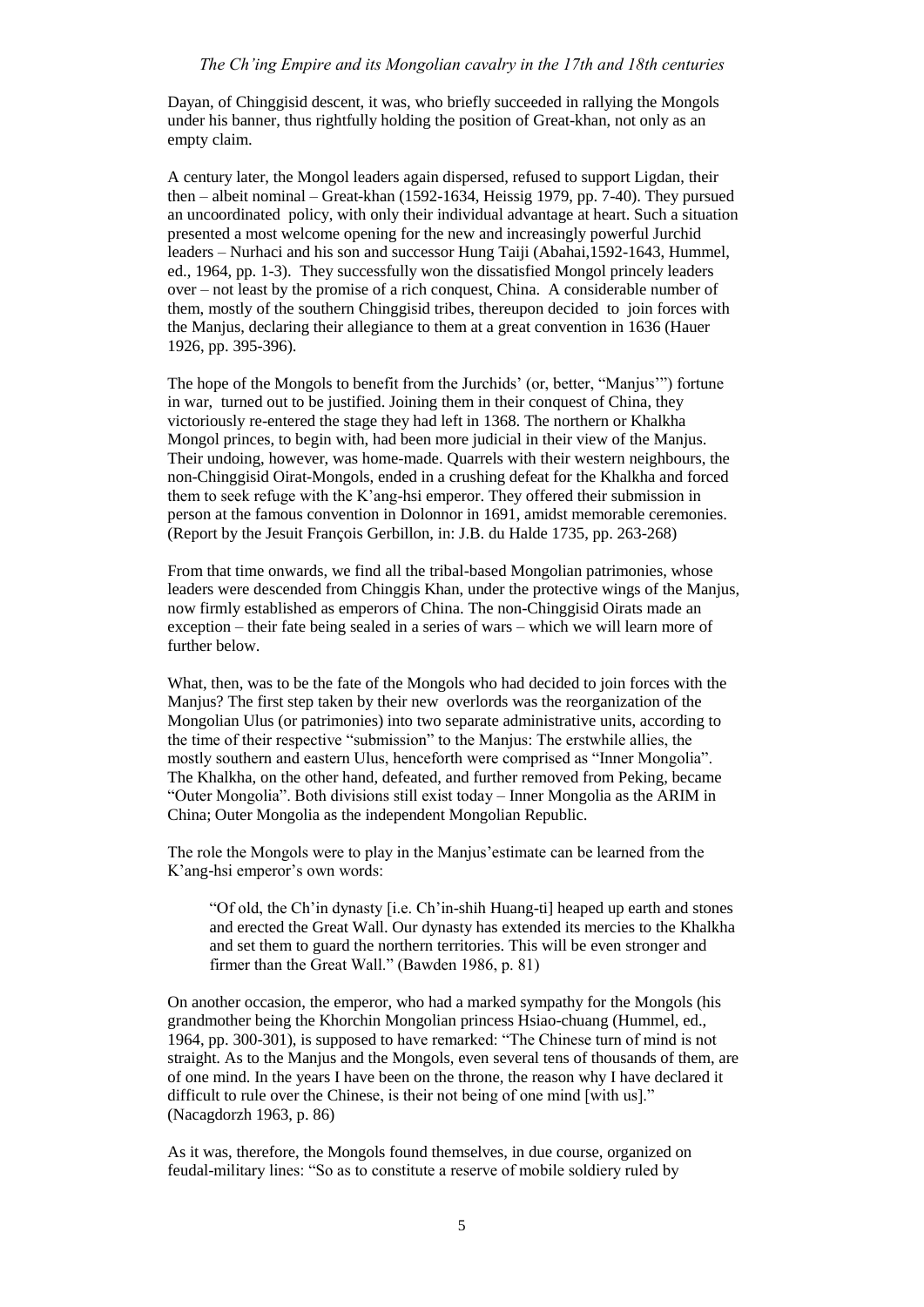hereditary princes who were bound to the Manju royal house by a system of hierarchical ranks and titles, by salaries and rewards, and by marriage alliances." (Bawden 1986, p. 81)

Although the Manjus made little change in the structure of the Mongolian society, aiming at preserving its nomadic cattle-breeding character, they nevertheless imposed a number of further administrative innovations other than the division into the two units mentioned earlier. Besides, the Ch'ing, as the new overlords, subjected the Mongols to taxes as well as a number of corvée duties. These implied the manning of the chain of watch-posts set up to police the frontier with Russia; they further implied the maintenance of the postal relay-roads, providing guides, spare horses and provisions. The Manjus mobilized and equipped the Mongols as soldiers, as well as maintaining a regular Mongol army which was trained by such age-old methods as the execution of regular large-scale battue-hunts (Bawden 1986, p. 82). The equipment of these troops had to be provided for by the Mongols themselves.

The Mongols, as allies (or, better now, as the Ch'ing's loyal subjects) had to support all wars and campaigns of their new overlords, right until the end of the dynasty – the last military engagements with Mongol participation being the T'ai-p'ing rebellion 1853 and the war against the British and the French 1858-60, with the Khorchin Prince Senggerinchin in a commanding position. (Hummel, ed., 1964, pp. 632-634)

The wars that burdened the Mongols most grievously, however, were the Ch'ing dynasty's campaigns against the non-Chinggisid Oirats, or Jungars, as they are called in the Chinese sources. Other than their Chinggisid cousins, they had risen to such a powerful position in the first half of the 18th century that they posed a serious threat to the newly established Ch'ing on the Chinese throne (Courant 1912). Three emperors were involved in this fight for supremacy – K'ang-hsi, Yung-cheng and Ch'ien-lung – until the latter inflicted a crushing defeat upon the Jungars in 1760. As a "by-product", the territory which is now the province of Hsin-chiang, came under Ch'ing rule and as such still is an integral part of China. The Oirats were almost completely annihilated.

Not only were the said wars fought out largely over Mongolian territory, with the enemy's penetration in 1732 as far eastwards as Erdeni joo in today's Mongolian Republic, also tens of thousands of Mongols were mobilized as soldiers, and animals in colossal numbers requisitioned for mounts, transport and provisions. Although these were mostly paid for, it was often at a low valuation. Besides, their withdrawal from use, and especially from breeding, meant a heavy capital loss to the Mongol economy which drew its income almost entirely from the natural increase of its herds. (Bawden 1986, p. 100)

In order to give an impression of the enormity of the burden, I shall cite a few figures:

The first Oirat-war fought by the Ch'ing (1718-1739) cost the Khalkha alone four million heads of animals (Nasanbalzhir 1958, pp. 93-95). In the year 1728, animals worth three million ounces of silver were bought (ibid.). In the year 1730, 10,000 Mongols soldiers from the Jasaγtu Khan district were mobilized (ibid.); their provisions, equipment and arms had to be paid by the people of the banners.

The second Oirat-war fought by the Ch'ien-lung emperor (1754-1760) cost Khalkha 150,000 horses, 221,000 camels, 22,300 cattle and 469,000 sheep (Nasanbalzhir 1958, p. 98), and so forth. The figures found in the Mongolian archives – fortunately still extant – are truly staggering. To put these figures into some sort of perspective, I will quote some fairly recent statistics on the number of cattle in Mongolia – unfortunately we have no comparable figures for the 18th century.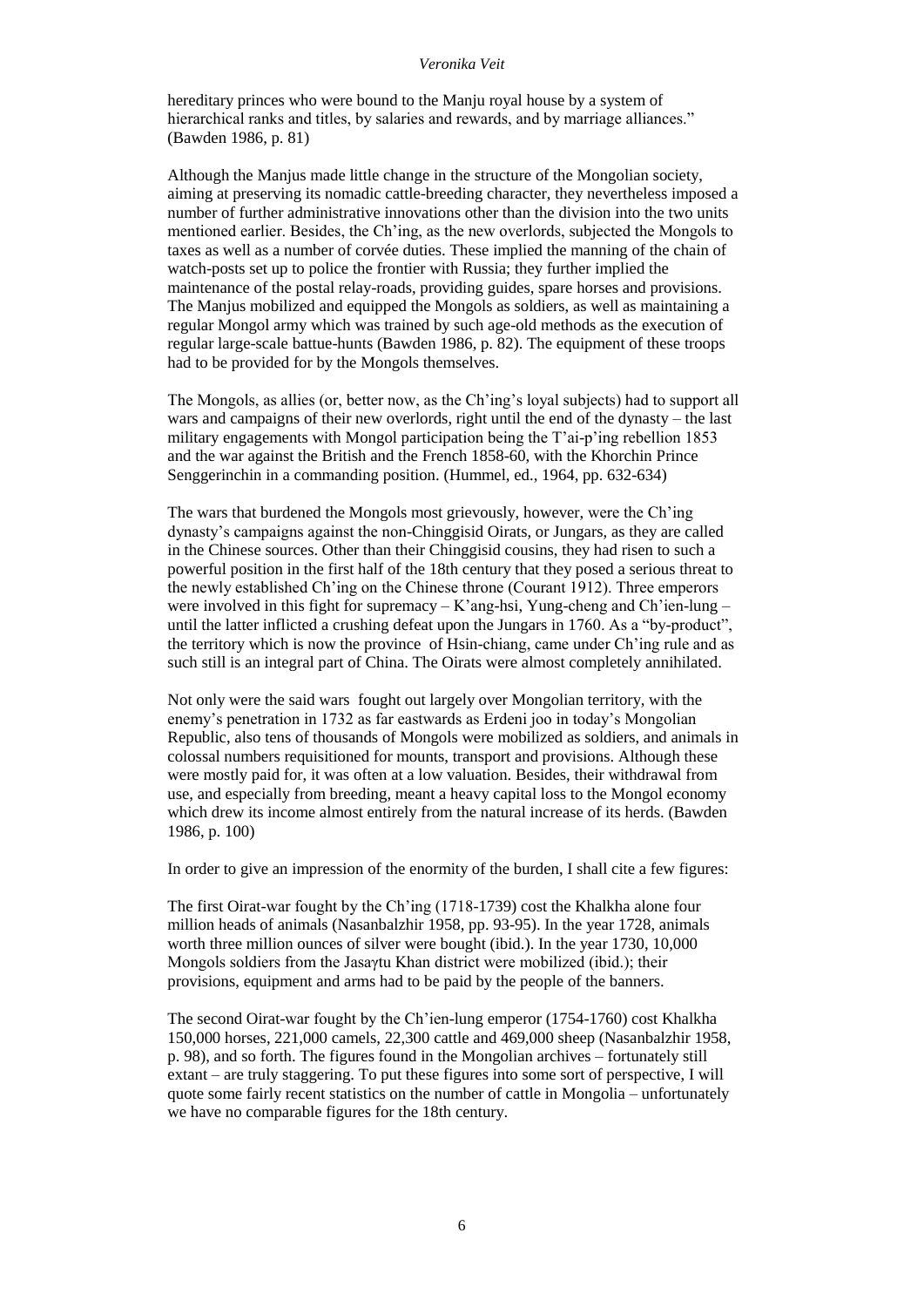I. The Mongolian People's Republic (Barthel 1990, p. 112):

Horses – 1,985,400 Camels – 591,800 Cattle – 2,397,100 (including yaks and khainaks) Sheep – 14,230,700 Goats  $-4,566,700$ 

II. Autonomous Region of Inner Mongolia:

*Survey 1956-1965* (Sneath 2004, p. 124):

Horses, camels, cattle – six million Sheep and goats – twenty million

*Survey 1947-1990* (Sneath 2004, p.133)

Horses – 5,000,000 Camels – 4,800,000 Cattle – 4,800,000 Sheep – 29,000,000 Goats – 26,000,000

*Survey 1928-1998* (Sneath 2004, p.135)

Horses – 7,000,000 Camels – 8,000,000 Cattle – 6,000,000 Sheep – 24,000,000 Goats – 29,000,000

All figures are approximations.

To return to the 18th century: In view of the long years of war and the constant drain of the Mongols' resources, it is small wonder that the much-harrassed cattle-breeders increasingly took refuge in an age-old excuse not to comply with the Manju imperial demands. One such episode has been recorded as early as the 13th century, in the *Secret History of the Mongols* – an historical precedent, so to speak: in the early days of Chinggis Khan's rise to power, when Senggüm of the Kereit people planned to entrap Chinggis, the latter was warned by his old friend, Father Mönglik, to use the following excuse not to go; we read: "Let us send a message giving as an excuse that it is spring, our herds are lean, and we must fatten our horses first." (SH §168, transl.I, p. 87)

Another such example is recorded for the period in hand, the year 1631: when the Jurchid (Manju) Khan Hung Tayiji ordered his ally Ooba, Khan of the Khorchin Mongols, to join his troops in the campaign against the Chakhar Ligdan, Ooba replied: "It will not do to put into action all of our horses now; besides, the here assembled troops to fight the Chakhar are too few. We will therefore not comply with the order. After our horses have again been well-fattened, and also we, unworthy slaves, are once more prospering under the support and benevolent care of the Holy Ruler, we are ready for action and will exert ourselves in the front line." (I.Sh. 17, 1795: unpublished translation Veit, ms.)

Duke Gelegbampil of the Sečen Khan Ayimak was tardy in supplying horses and camels during the campaign against the Oirat Dawachi in 1755; as punishment, he lost his duke's rank and was sent to a military camp. (Veit 1990 II, pp. 24-25)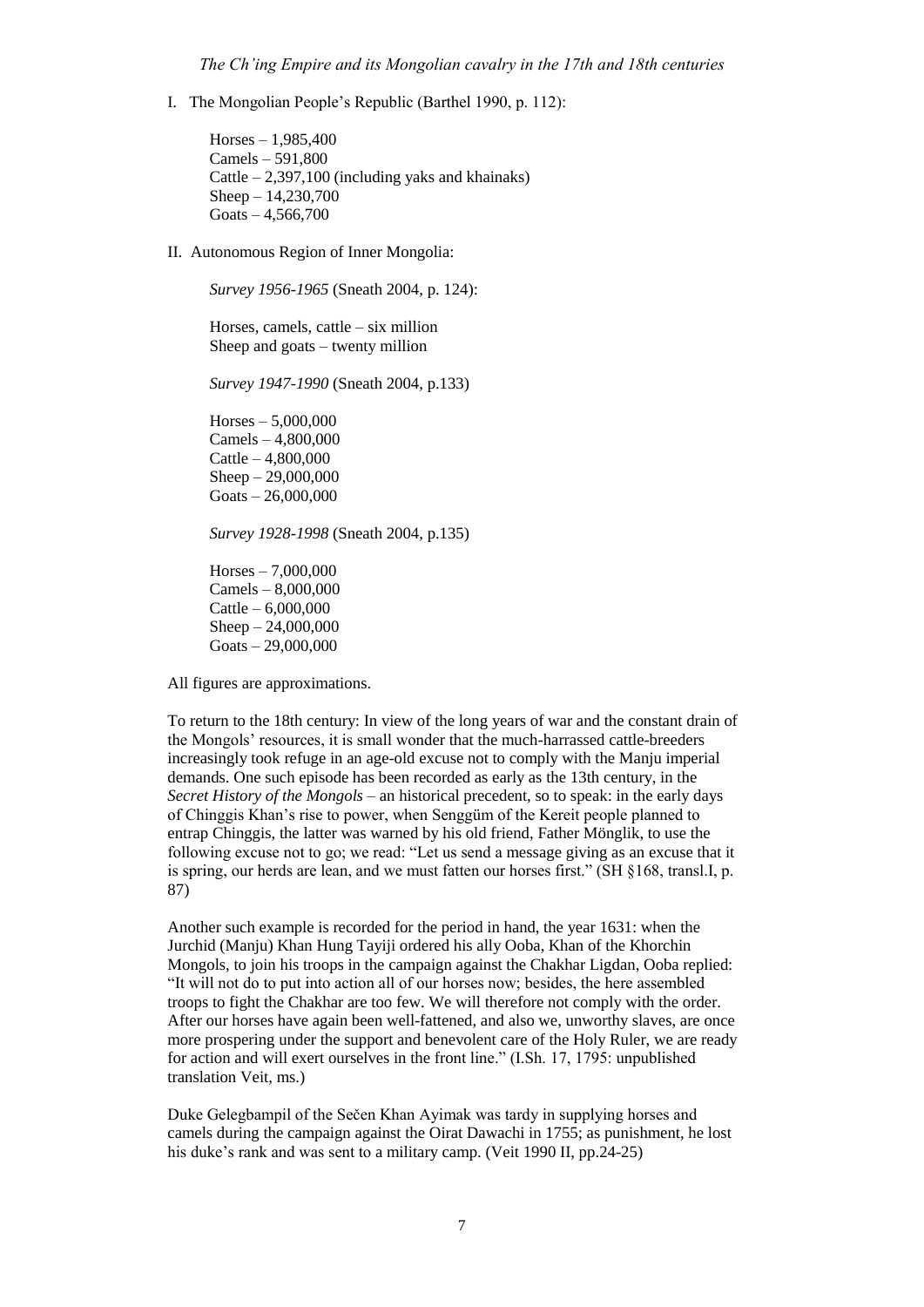Sangjayidorji, ruling prince of the Tüsiyetü Khan Aimak, was accused of having arbitrarily traded horses with the Russians – he was degraded. (Veit 1990 II, p. 76)

The Beile Danjindorji, also a ruling prince of the Tüsiyetü Khan Aimak, boasted in a report to the throne to have defeated the Oirat near the monastery Erdeni joo, in 1732. When his false claim to victory was uncovered, he lost his former privileges and was degraded; his eldest son lost his title. (Veit 1990 II, p. 74)

Duke Doyud of the Jasaγtu Khan Ayimak was ordered in the year 1755 to convey horses from Uliyasutai to Kobdo (in the far west), during the imperial campaign against the Jungar leader Dawachi. Doyud, instead, took the horses for his own use. He was therefore degraded and had to hand the horses back.. (Veit 1990 II, p. 190)

The Mongolian records are full of similar examples, all still awaiting publication, but for the time being, the above examples will suffice.

Despite what was basically a burden, there is also evidence of Mongolian leaders voluntarily supplying animals. For instance:

Duke Cheringdoyud of the Sechen Khan Aimag/District (1755), personally – 600 horses, 100 cattle, 1,000 sheep. (Veit 1990 II, p. 35)

Taiji Püngsugrabdan of the Tüsiyetü Khan Aimag/District (1719), personally – 100,000 sheep. (Veit 1990 II, p. 101)

Duke Chamchugjab of the Sain Noyan Khan Aimag/District (1754), personally – 6,000 horses. (Veit 1990 II, p. 142)

Duke Böbei of the Jasagtu Khan Aimag/District (1724), personally – borrowed 18,000 ounces of silver in order to supply with mounts and provisions the Uriangkhai troops under his command. (Veit 1990 II, pp. 193-194)

By imperial order, such voluntary actions always were suitably rewarded by additional ranks, other honours or gifts.

## **Conclusion**

What, then, was the eventual outcome of this course of development?

Two points may be made, serving, metaphorically speaking, as milestones on the road to the decline of the old power of the mounted Central Asian/Mongolian warrior, and of his life as a nomadic herdsman with its inherent dynamic force, from which, once, empires had arisen.

1. The loss of the social competence of the Mongol princely leaders, who, originally descendants of Chinggis Khan, had become a kind of nobility of office (*Amtsadel*) in the service of the Manju emperor. The exploitation of the Mongolian territory and its resources, the increasingly crippling practices of the Chinese traders in Mongolia brought with it such economic stagnation, poverty and political isolation by the end of the 19th century, that the collapse of the old social order was only a question of time – as evidenced in the fall of the Ch'ing 1911 and the Mongolian revolution of 1921.

2. With the arrival of new weapons – cannons, rifles and small arms– the advantage of the swift and skilful mounted archer, which for so long had been the trademark of the Central Asian warriors and the guarantee of their success, had come to an end . Once more we are reminded of the famous dictum of the scholar Lu Chia to emperor Kao-tsu of the Han dynasty (he reigned from 202 to 195 B.C.) – quoted at the beginning of this paper only in part: "Even though an empire may be conquered on horseback, it could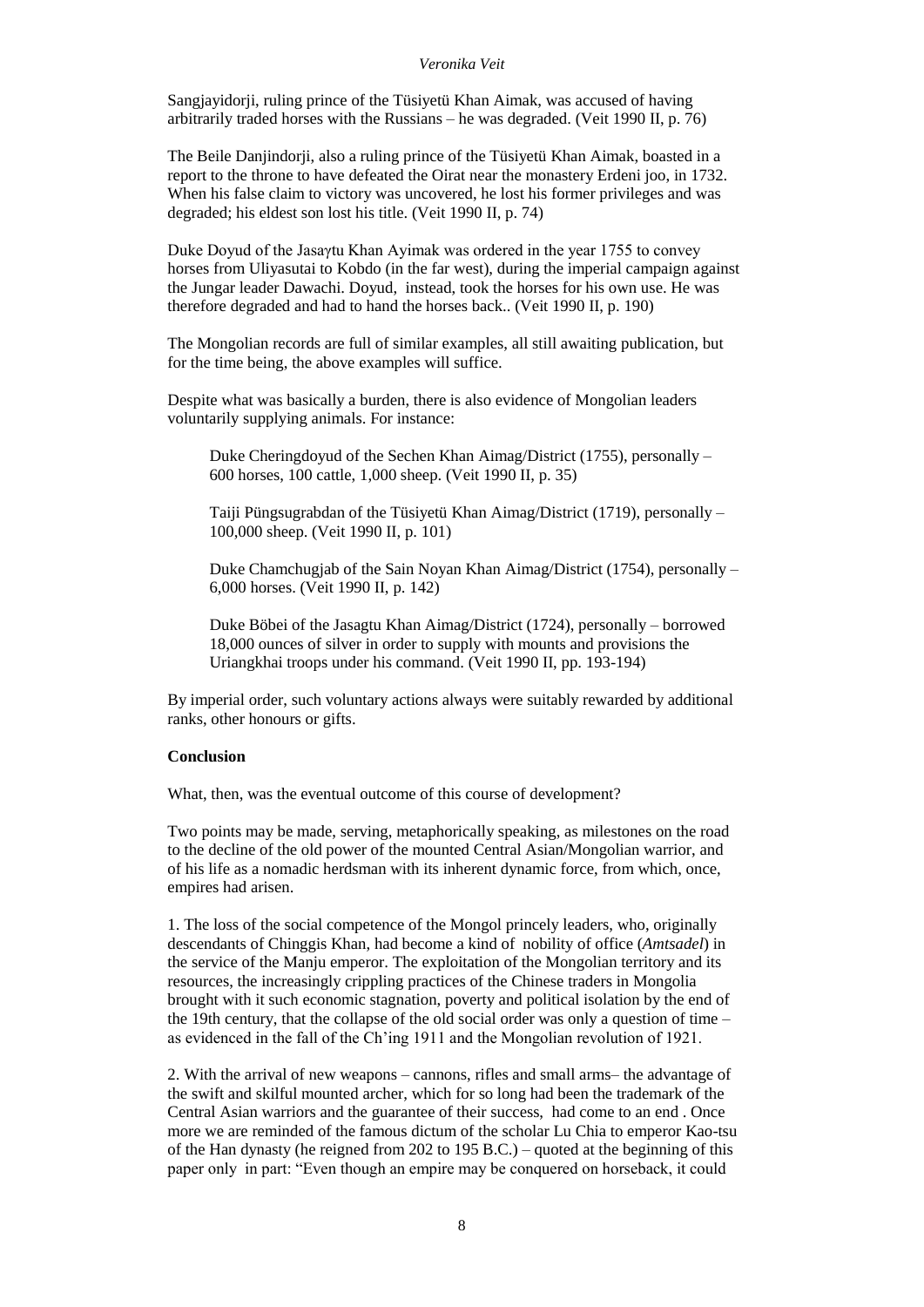#### *The Ch'ing Empire and its Mongolian cavalry in the 17th and 18th centuries*

not be administered on horseback." (de Rachewiltz, ed., 1993, pp.248-249) "Ruling from horseback" has since been coined – as mentioned above – as a political term to delineate the highly mobile character of steppe-nomadic rule, with its superiority through horse and bow.

Thus the beginning of the 20th century brought with it the end of the old cycle of power in Central Asia, as Owen Lattimore had once characterized it (Lattimore 1962, p. 252; Veit 1986, p. 180). The famous Mongolian horse had lost its use in war, in conquest, and in the building of empires – though not in the daily life of the Mongolian nomadic cattle-breeders. Most important, however – its legend, lives on! To witness the following tradition: The winner of a horse-race is still praised, most ceremoniously, in a century-old *magtaal*, a panegyric (Poucha 1965, pp. 302-303; transl. Veit):

"At the head of ten thousand horses it runs, swift and uncheckable. The iron ring of the bit, pulling, it runs. Holding the lead of ten thousand horses, it runs, pulling the leash made of silken threads. Flashing its four elephant's teeth, it runs, stretching its neck.

His fine ears pointed, his circle eyes shining, his hare-slim waist bent, his mighty body bowed, his thicket-like mane upwards, his flag-like tail blowing in the wind, his four firm hooves gleaming, his four sure feet skilful.

It is the one horse who has decided to attack. It is the Khangai clipper who has departed to the race. It is the one named 'Ten thousand', the bright and shining figurehead."

# **References**

Barthel, Hellmuth (1990) *Mongolei – Land zwischen Taiga und Wüste,* VEB Hermann Haack: Geographisch-Kartographische anstalt Gotha

Bawden, Charles R. (1986) *The Modern History of Mongolia*, Kegan Paul International: London/New York

Carrington Goodrich, Luther/Fang Chaoying, Edts.(1976) *Dictionary of Ming Biography (2 vols.)*, Columbia University Press: London/New York

Courant, Maurice (1912) *L'Asie Centrale aux XVIIe et XVIIIe siècles: empire Kalmouke ou empire Mandchoue?* Lyon/Paris

de Rachewiltz, Igor et al., Edts. (1993) *In the Service of the Khan. Eminent personalities of the early Mongol-Yüan period1200-1300*, (Asiatische Forschungen121), Harrassowitz: Wiesbaden

de Rachewiltz, Igor (2004) *The Secret History of the Mongols. A Mongolian epic chronicle of the thirteenth century. Translated with a historical and philological commentary by Igor de Rachewiltz (2 vols.)*, Brill: Leiden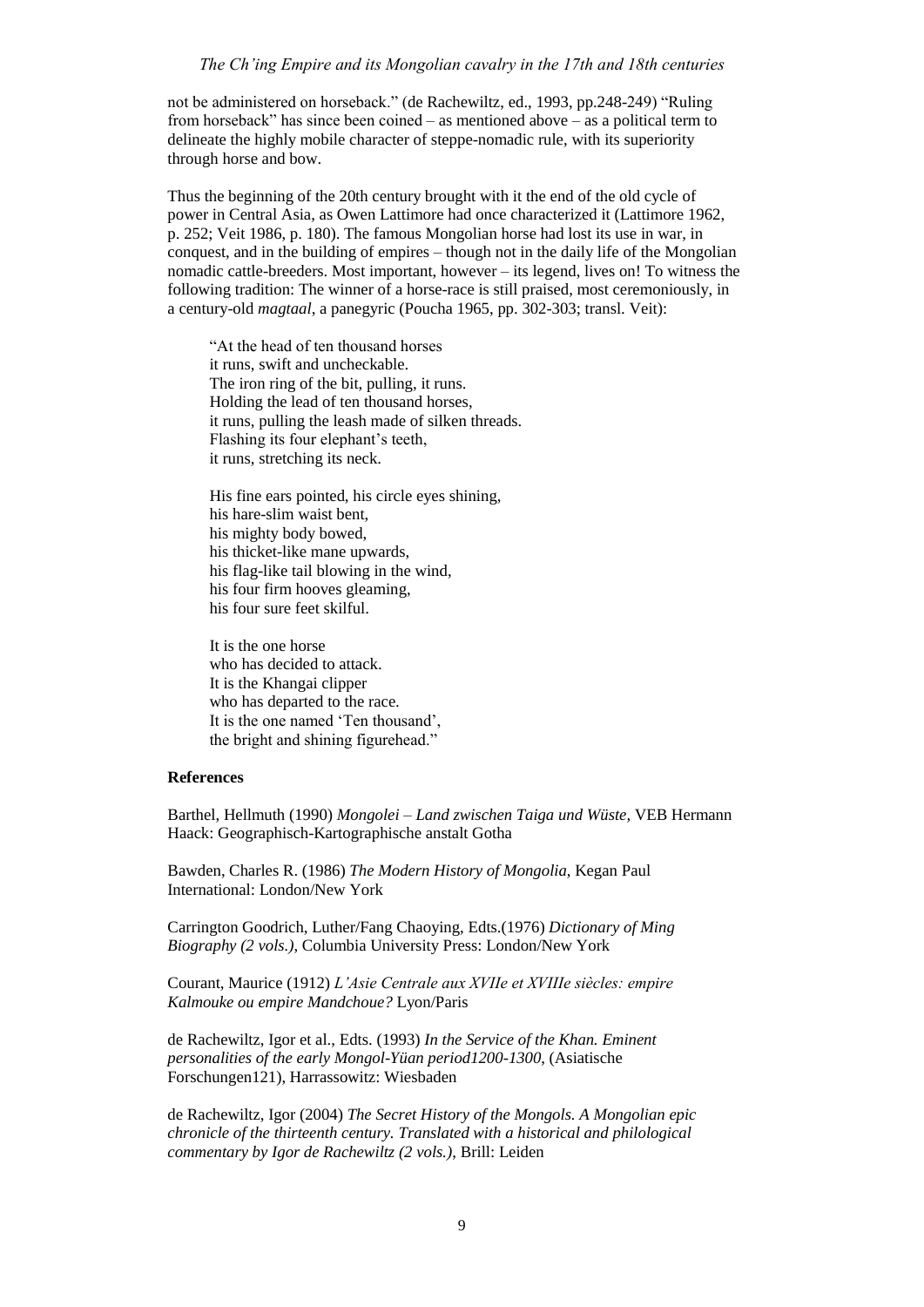du Halde, J.B. (1735) *Déscription géographique, historique, chronologique et physique de l'empire de la Chineet de la Tartarie Chinoise IV*, Paris

Halén, Harry (1973) *Nordmongolische Volksdichtung. Gesammelt von G.J. Ramstedt,*  Suomalais Ugrilainen Seura: Helsinki

Hauer, Erich (1926) *Huang-ts'ing K'ai-kuo Fang-lüeh. Die Gründung des mandschurischen Kaiserreiches, übersetzt und erklärt von Dr.iur. et phil. Erich Hauer*, Walter de Gruyter: Berlin/Leipzig

Heissig, Walther (1956) *Wort aus Tausend Jahren. Weisheit der Steppe*, Verlag Der Greif: Wiesbaden

Heissig, Walther (1979) *Die Zeit des letzten mongolischen Großkhans Ligdan (1604- 1634*,Westdeutscher Verlag: Opladen (40 pages)

Hummel, Arthur W., Ed. (1964) *Eminent Chinese of the Ch'ing Period (1644-1912)*, Repr. Literature House, Ltd.: Taipei, Taiwan 1964 (Originally printed by United States Government Printing Office: Washington: 1943-44)

Jagchid, Sechen/Bawden, C.R. (1965), Some notes on the horse-policy of the Yüan Dynasty', *Central Asiatic Journal 10*, pp. 246-268

Jagchid, Sechen/Hyer, Paul (1979), *Mongolia's Culture and Society*, Westview Press/Dawson: Boulder, Col./Folkstone, England

Kretschmar, Monika (1980) *Pferd und Reiter im Orient. Untersuchungen zur Reiterkultur Vorderasiens in der Seldschukenzeit*, Olms Presse: Hildesheim/New York

Lattimore, Owen  $(1962)$ , The geographical factor in Mongol history', Owen Lattimore *Studies in Frontier History. Collected Papers 1928-1958,* Mouton&Co: Paris/La Haye, pp. 241-258

May, Timothy (2007) *The Mongol Art of Wa*r*,* Pen & Sword Military: Barnsley, South Yorkshire

Namnandorzh, O. (1957) *Mongolyn khurdan moriny tukhai [On the Mongolia racehorse]*, Ulaanbaatar

Nasanbaljir, Ts. (1958) *Manjiin üeiin albat sum ard [The tax-paying population of the Manju period]*, Ulaanbaatar

Natsagdorzh, Sh. (1963) *Manjiin erchsheeld baisan üeiin khalkhyn khuraangui tüükh (1691-1911)*, Ulaanbaatar

Poppe, Nicholas, N. (1977) *Mongolische Epen V. Übersetzung der Sammlung U. Zagdsüren*, (Asiatische Forschungen 50), Harrassowitz: Wiesbaden

Poucha, Pavel (1965), Mongolische Miszellen', *Central Asiatic Journal 10*, pp. 286-306

Rossabi, Morris (1970), The 'The tea and horse trade with Inner Asia during the Ming', *Journal of Asian History*, 4, pp. 136-168

Šarakšinova, N.O. (1977), La naissance chez les peuples Mongols: coutumes et cérémonies', *L'Ethnographie. Revue de la Société d'Etnographie de Paris. Numéro spécial; Voyages chamaniques*, Nouv. Série, Nos. 74-75